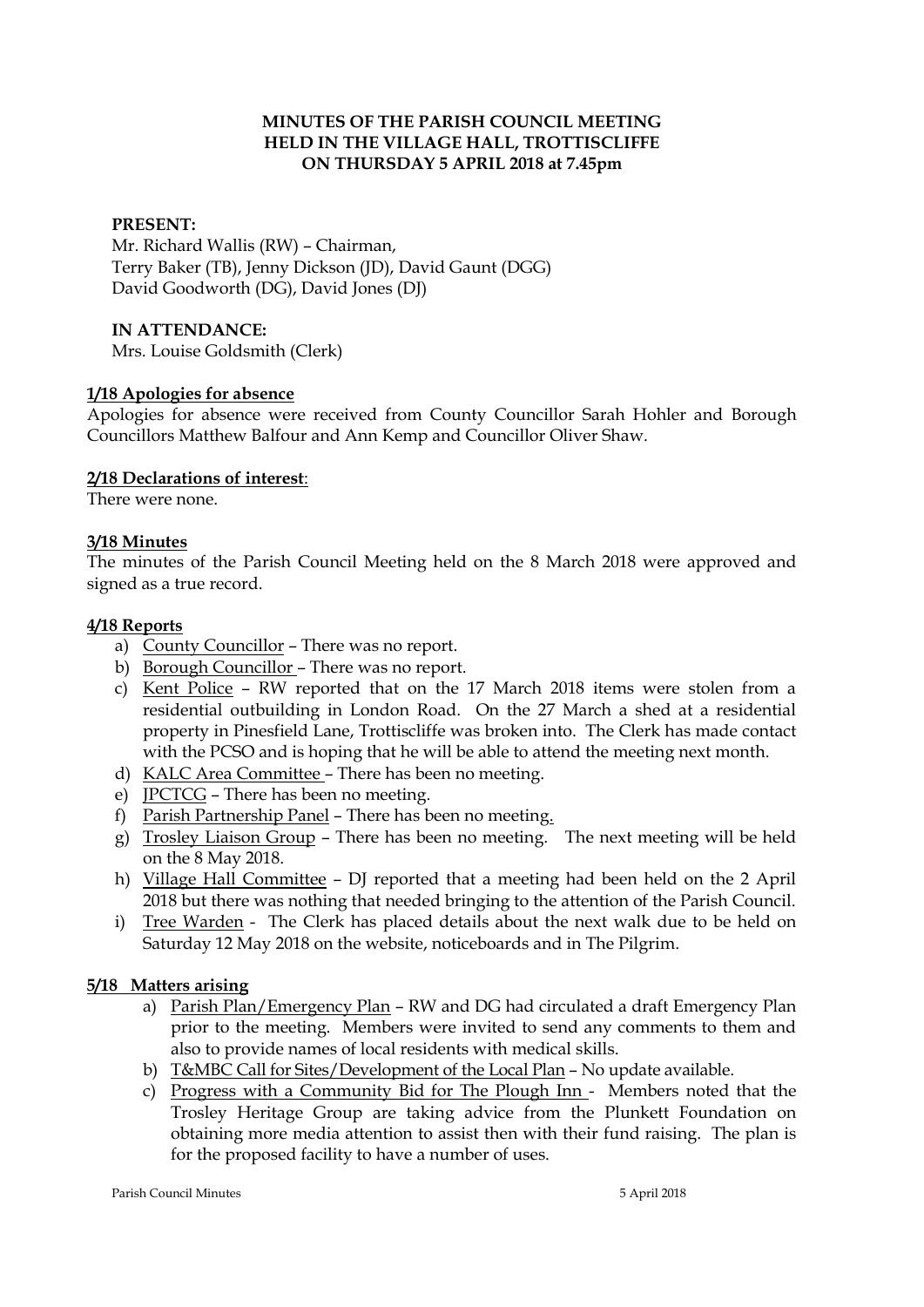- d) Parish Council Website Members ratified a decision in between meetings to instruct Gel Creative to design and maintain a new website for the Parish Council. The design will cost approximately £1000.00, the domain and hosting approximately £160.00 per year and ongoing maintenance and updates will be charged at £50.00 per hour. The designer, Jane Haselden, is aiming to have a draft skeleton in place within 4-6 weeks. The Clerk will work closely with Jane on the design.
- e) General Data Protection Regulation The Clerk is working through the implications and requirements of the new regulations and will be attending a training course on Encryption on the 18 April 2018.

#### **6/18 Finance & Policies**

Statement of payments to be made and income received

#### **Balances as at 5 April 2018**

| <b>National Savings Account:</b> | £1,692.64  |
|----------------------------------|------------|
| Nat West TPC TCC Account:        | £25,651.26 |
| Nat West TPC Reserve Account:    | £17,636.62 |
| Nat West TPC Current Account     | £ 336.69   |
| Less cheque 000166               | 50.00      |
|                                  | 286.69     |

**Receipts:** None

#### **Cheques for signature TPC Current Account:**

|        | Amount   |
|--------|----------|
| Number |          |
|        |          |
| 000172 | £164.48  |
| 000173 | £109.20  |
| 000174 | £ 74.84  |
| 000175 | £320.60  |
|        | £ 669.12 |
|        | Cheque   |

Transfer from TPC Reserve Account to TPC Current Account: £500.00

| <b>Cheques for signature TPC TCC Account:</b> |                         |        |         |  |  |
|-----------------------------------------------|-------------------------|--------|---------|--|--|
| <b>EDF Customers PLC</b>                      | <b>Electricity Bill</b> | 000010 | £113.70 |  |  |

- a) Cheques for signature: The Chairman proposed that the cheques listed above be signed. Agreed
- b) Bank Mandate The Clerk has submitted the revised Bank Mandate to NatWest.
- c) Annual Return it was noted that as neither the expenditure nor income for 2017/18 exceeds £25,000.00 the Parish Council will not be subject to a full external audit but will need to submit an Annual Governance and Accountability Return. The Clerk will be dropping the accounts off to the Internal Auditor next week along with the completed copy of the Annual Governance and Accountability Return.
- d) Section 137 Expenditure Limit for 2018-2019 The Ministry of Housing, Communities and Local Government has confirmed that the appropriate sum for the purposes of Section 137 of the Local Government Act 1972 is £7.86.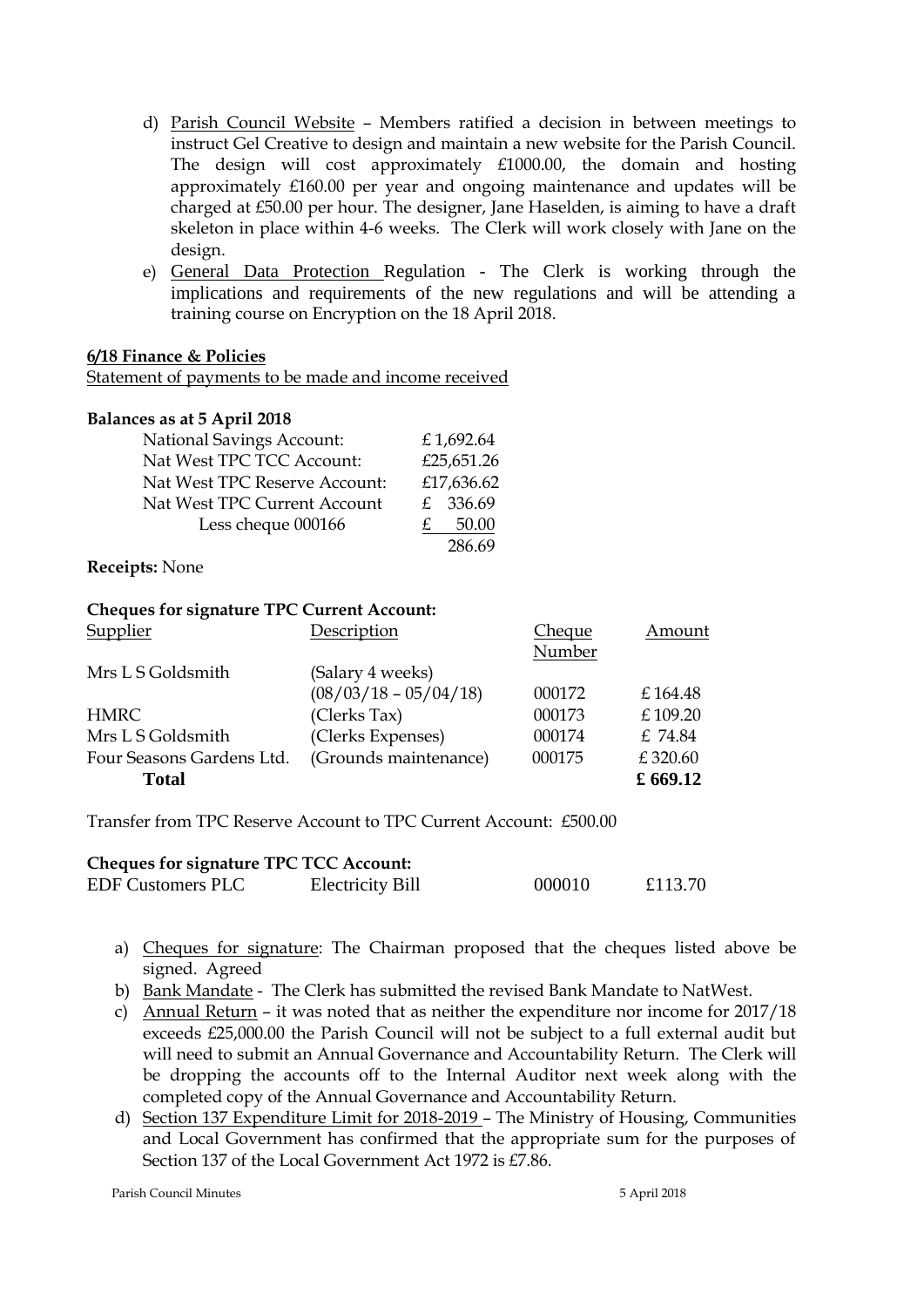# **7/18 Members of public**:

There were no members of public.

# **8/18 Planning**

a) Applications

1] TM/18/00/FL – The Lillies, Taylors Lane, Trottiscliffe, ME19 5ES Demolition of existing dwelling. Construction of new replacement dwelling. *Resolved: No objection*

2] TM/18/00537/FL – The Lillies, Taylors Lane, Trottiscliffe, ME19 5ES

Demolition of existing garage and construction of new garage.

*Resolved: Object. Members consider that the proposal represent an overdevelopment of the site. Members are concerned about the effect of the bulk of the proposal on the street scene in this section of the lane where neighbouring properties enjoy large plots. Members would encourage a site visit to consider the sight lines of the access and to assess the likelihood of flooding on the site during periods of heavy rainfall. If T&MBC are mindful to approve this proposal Members would like a condition set that the building cannot be used as residential accommodation.*

3] TM/18/00626/FL – Streets End, Ford Lane, Trottiscliffe, ME19 5ES

Detached two storey four bedroom house. *Resolved: Object. Members consider that the proposal represents an overdevelopment of the site in terms of its bulk and positioning on the plot allocated. We note that the proposed dwelling will not have any garden space. The proposal is within 2 metres of the village envelope and we feel the proposed dwelling would have a damaging effect on the residential amenity.*

b) Decisions from T&MBC:

1] TM/18/00253/TNCA – Oast House Lodge, Taylors Lane, Trottiscliffe White Beam Tree – to fell as leaning against boundary fence. *No objection* 2] TM/18/00001/FL – Rose Cottage, Pinesfield Lane, Trottiscliffe Removal of existing glazed conservatory and construction of new single storey rear extension of similar floor area. *Approved*

c) Other planning matters

1] Whitaker Cottage – unauthorised use as separate dwelling. Enforcement are carrying out further investigations with respect to planning permissions for the site.

2] Community Asset Register – It was noted that the Clerk has submitted applications to register the Village Sign, the pond on Taylors Lane, the Tennis Courts, the Village Hall and the green opposite The George as community assets. T&MBC now have 8 weeks to consider the applications.

3] TM/17/03403/FL – Prunelle, Church Lane, Trottiscliffe – Members noted that the proposal to create a further drive off Prunelle is to be reported at the Area 2 Planning Committee due to be held on the 11 April 2018. It was resolved that either DGG or RW will speak on behalf of the Parish Council to object to this proposal.

# **9/18 Highways, Footways and Footpaths**

# 1] Reported Faults

i) 306682 – refurbishment of the white lining within the traffic calming section on Taylors Lane/The Street/Addington Lane. The Highways Steward has advised that Vigo Hill from the A227 right through the village is to be re-surfaced this year. The road will be closed and diversions will be in place. The clearing of the culverts should be part of the resurfacing project. All the white lining will be reinstated.

ii) 346842 - Damage to village green and posts – Some of the posts on the green opposite The George have been completely knocked over. A local resident has asked if the Parish Council

Parish Council Minutes 5 April 2018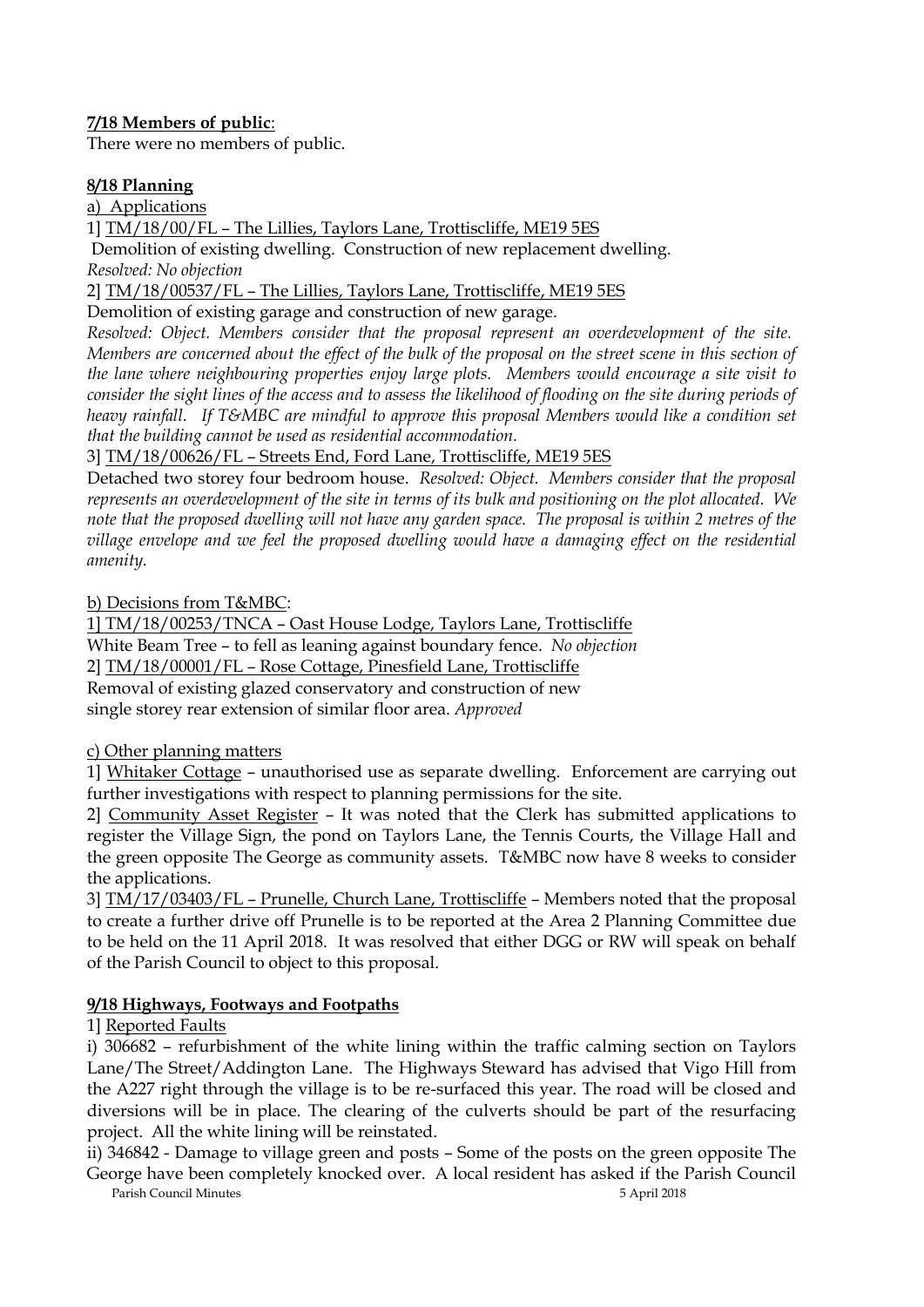would consider putting up a post and chain fence around the area to prevent this happening again and/or increase the kerb height. KCC will only reinstate what is there but will look to concrete the damaged posts in this time (they were just stuck in ground before). The Highways Steward has advised that the Parish Council would need to fund the installation of a posts and chain fence or at their suggestion a low picket fence. Any arrangement will need to be 450mm from the road so may not prevent any mounting of the kerb. Raising the kerb stones is not an option. Members discussed the options and resolved to get KCC to concrete replacement posts into the ground.

iii) 325587 – Addington Lane – regular flooding on road. KCC have in the last 2 weeks cleared the culverts in this area which they believe had not been cleared for years. The road is still flooding so KCC have agreed to undertake further investigations.

iv) 325588 Pilgrims Way – the Clerk has requested a deregulation of the speed limit to 30mph and to install passing places. KCC will not fund as budgets are limited and there is no accident record.

v) 325589 – Vigo Hill – the Clerk has put in a request for KCC to consider further traffic calming measures. KCC will not fund as budgets are limited and there is no accident record.

vi) 346842 – Taylors Lane – bollard at entrance to village to be reset within 28 days

vii) Column lights at the entrances to the village – the Clerk to report to Street Lighting at KCC that the column lights need repairing.

viii) Pilgrims Way – KCC has advised that this will be jet patched in the next few weeks

2] Meeting with Highway Steward – The meeting took place on the 28 March 2018 and the points discussed are as above.

3] Litter Heroes – Members **resolved** to cancel the litter pick planned for the 28 April 2018 due to a lack of volunteers.

4] Poster fly tipping – Members noted that JD has tidied up the main village noticeboard. Members agreed to assist by looking out for and removing any posters and signs for events that have happened in an attempt to keep the village looking tidy.

5] Green Lane – signage to prevent parking. Members noted a resident's concern about the number of cars being parked in Green Lane by visitors and a request for additional signage to try and stop people parking in the lane. As this is a private road Members did not feel they could comment on this suggestion and that this is something the residents would need to agree amongst themselves and discuss with PROW.

6] Request to re-surface village hall car park – a parent at the school has requested that the village hall car park area is resurfaced as they are having problems accessing it and the play area. The Clerk was asked to advise them to contact the Village Hall Committee.

## **10/18 Open Spaces, Recreation Ground and Allotments**

1] Recreation Ground and playground – The Clerk reported that the replacement horse springer in the play area has been delivered. DJ kindly agreed to install it. The Clerk has ordered a replacement disclaimer sign for the play area and a new disclaimer sign for the netball stand. Four Seasons have started the annual contract for grass cutting.

2] Allotments – DJ reported that he is in the process of collecting the annual fees due from each allotment holder. RW and the Clerk will liaise with one of the allotment holders who is concerned about the footpath path leading to the allotments being damaged by users not authorised to take vehicles along it.

3] Request from Trottiscliffe School regarding field behind the allotments - Trottiscliffe School are progressing their plans to use this land for educational purposes to extend the outdoor learning. Members noted that the Clerk is disappointed with how long it is taking btf Partnerships to draft a lease agreement. DG offered to follow up on this.